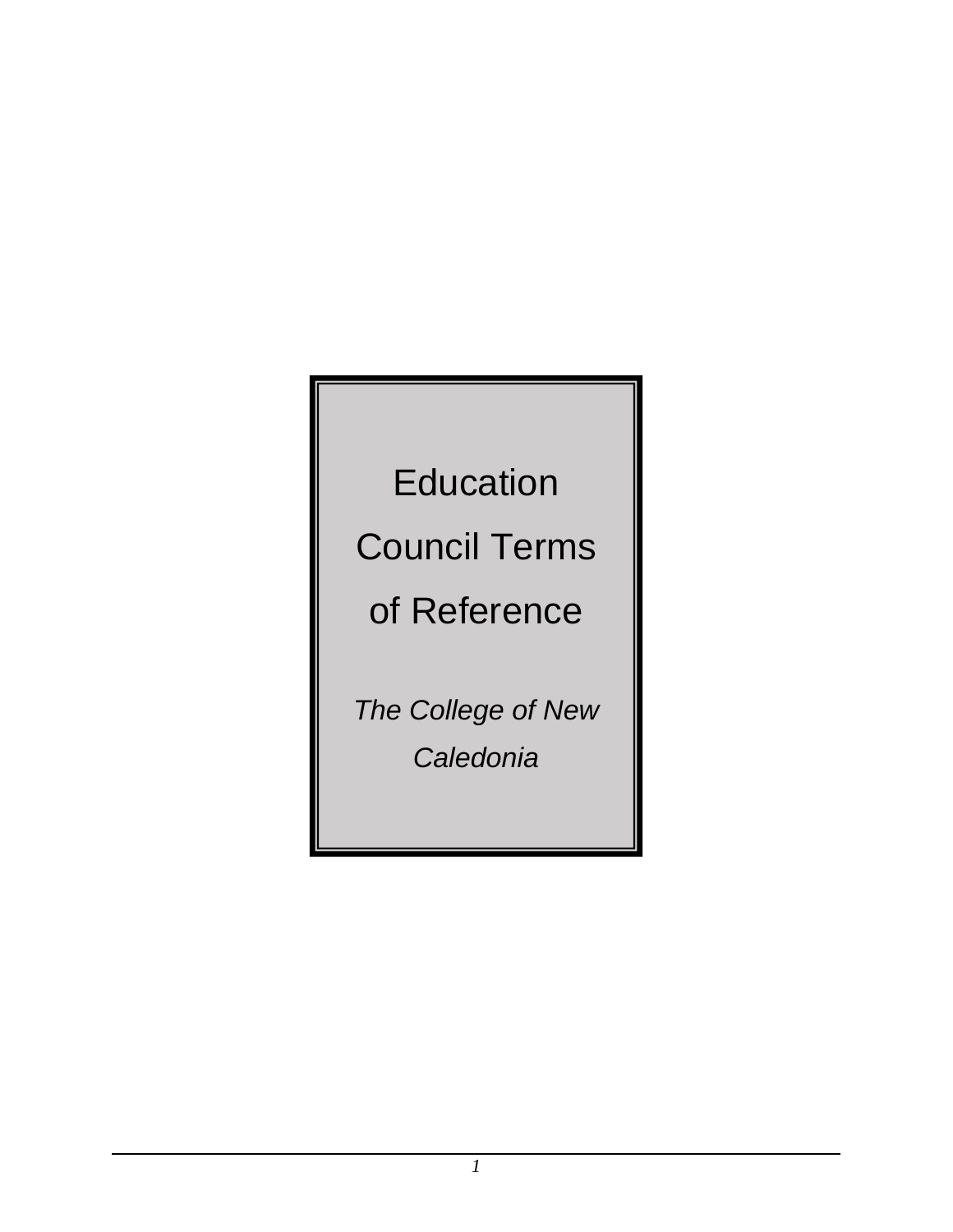# **EDUCATION COUNCIL**

The College and Institute Amendment Act is the legislation related to governance within Colleges and Institutions.

The *Act* expands governing boards to include elected faculty, staff and student representatives, and mandates representative education councils.

The *Act* requires the election of two student representatives, one faculty representative and one support staff representative to the governing board. These 'internal' representatives are in addition to existing government appointees on institutional boards. The president of the institution and the chair of the Education Council also sit as board members in a non-voting capacity.

Under the College and Institute Amendment Act, each institution must have an elected representative education council.

All education councils when first established must have no more or less than twenty voting members. The composition of the first councils must be: ten faculty, four students, two support staff (all elected), and four educational administrators (appointed by the institutional president). In addition, the president is a non-voting member of council, and the institutional board may appoint a non-voting member to serve one year. Once established, education councils may vote to change their composition and size but may never be less than 20 members.

Under the College and Institute Amendment Act, education councils hold sole authority over academic standards and curriculum; in the area of articulation, education councils hold joint authority with the board. On other education issues, councils have the right and responsibility to advise boards.

Each education council is required to establish Bylaws. These Bylaws reflect guiding principles for the operation of Education Council such as the agenda, committees, minutes, and frequency of meetings.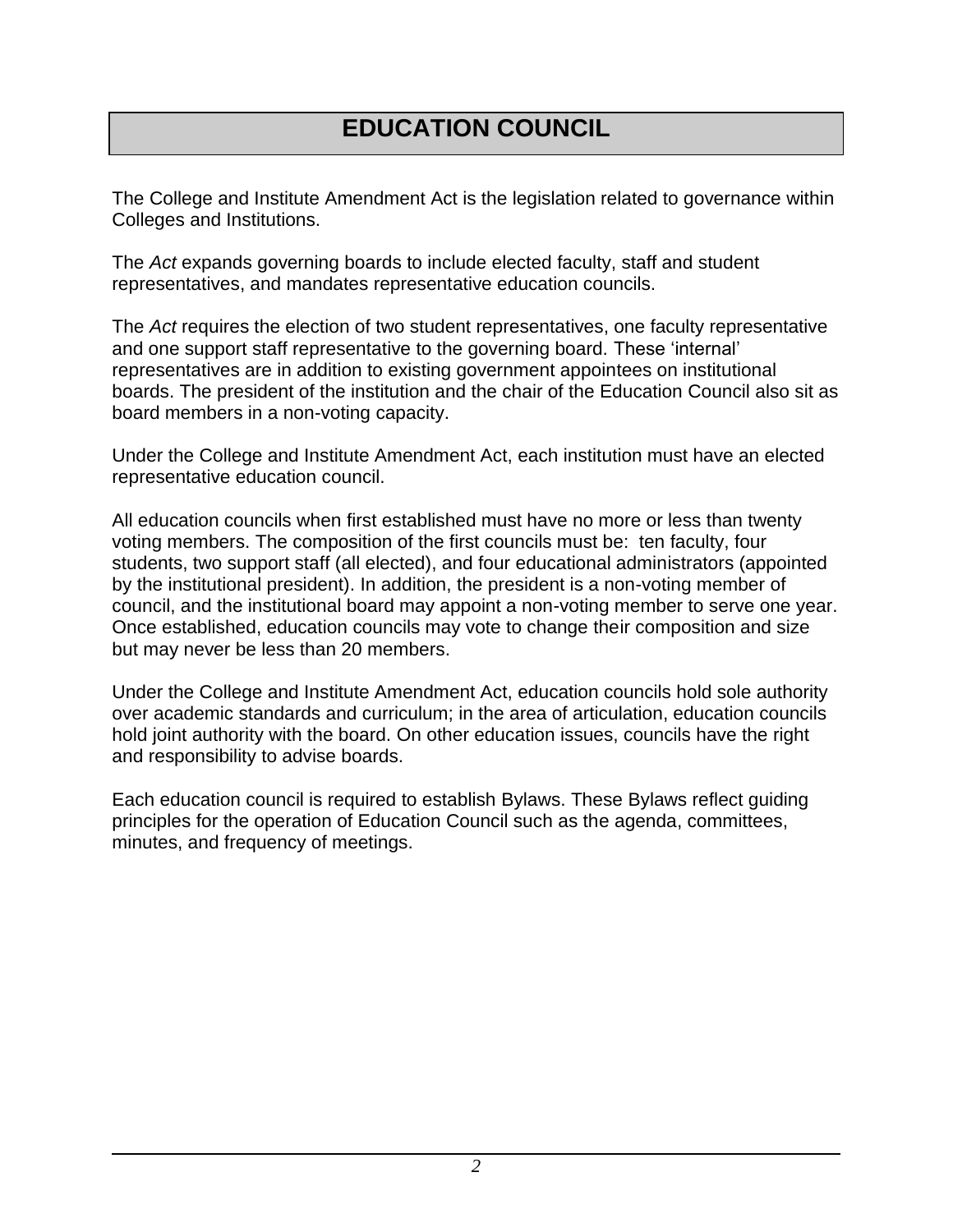## **Programme Committee Guidelines**

### I **PURPOSE OF PROGRAMME COMMITTEES**

Education Council has the responsibility to establish and maintain academic standards and curricula. Programme committees are formed as standing committees of Education Council in order to facilitate this role. Therefore, the activities of programme committees include:

- 1. Receiving and disseminating information.
- 2. Responding to submissions of an academic nature from other programme committees, College committees, and the Education Council.
- 3. Initiating proposals for consideration by others.

### II **LIAISON WITH EDUCATION COUNCIL**

Bylaw II Duties of the Vice-Chair states 'the Vice-Chair shall liaise with Programme Committees'.

Programme Committees are encouraged to contact the Vice-Chair of Education Council for assistance and/or clarification in conducting its business.

#### III **MEMBERSHIP**

Each programme committee must consist of no less than four (4) members, one (1) of whom must be the Divisional Chair or Regional Manager.

In addition to the above, at least one (1) additional seat may be made available for student representation.

## IV **TERMS OF OFFICE**

In order to ensure continuity, members of programme committees ideally should commit to a two (2) year term. It is recommended that these terms be staggered.

## V **CHAIR OF PROGRAMME COMMITTEE**

A chair of the programme committee must be chosen by April 30th of each year so that they can attend an orientation session of Education Council in May.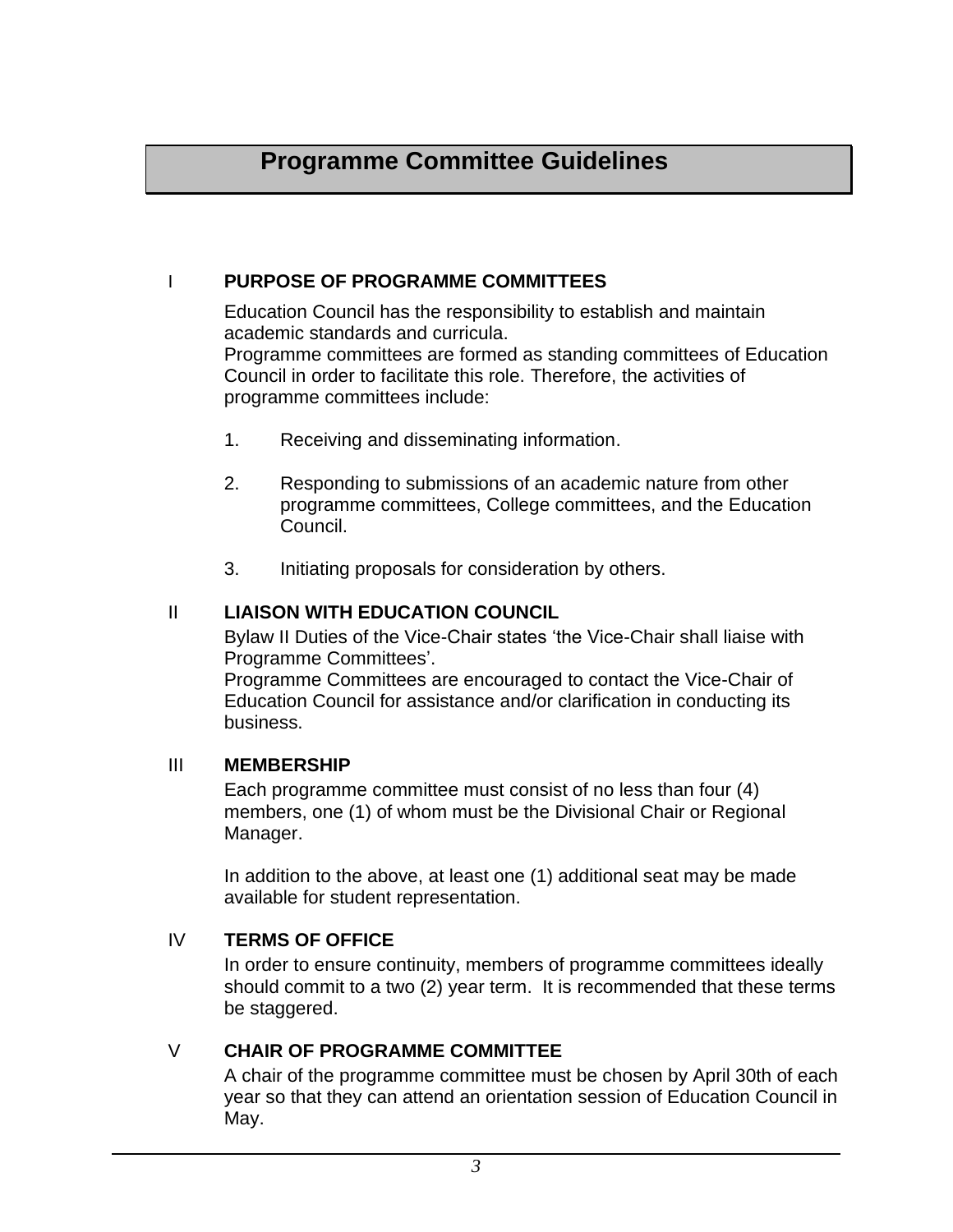## VI **QUORUM**

A quorum shall be more than fifty percent (50%) of programme committee members.

## VII **FREQUENCY OF MEETINGS**

Programme Committees must meet as issues are brought to their attention and/or at least three times (3X) each academic year.

Issues may be brought to programme committees via Education Council, individuals, and other programme committees.

## VIII **MINUTES**

Minutes of each programme committee meeting must be taken, and copies distributed to:

- a) Vice-Chair, Education Council
- b) Library
- c) Regional Campuses

## IX **REPORTING OF PROGRAMME COMMITTEE BUSINESS**

a) Bylaw XII 7. States 'standing committees and task forces shall report to the Council as required but, in any event, not less than once each year'.

At the April meeting of education council programme committees will make a verbal presentation and/or provide a written summary of programme committee activities for the past year. (See Appendix G, Page 78, for example).

b) Programme Committee report must be a standing agenda item for each Divisional meeting.

## X **IDENTIFIED PROGRAMME COMMITTEES**

The chart of programme committees starting on page 25 of the Education Council handbook are recognized as existing programme committees and are considered standing committees of Education Council. New programme committees shall be created when the need arises and only upon presentation to Education Council of a proposal.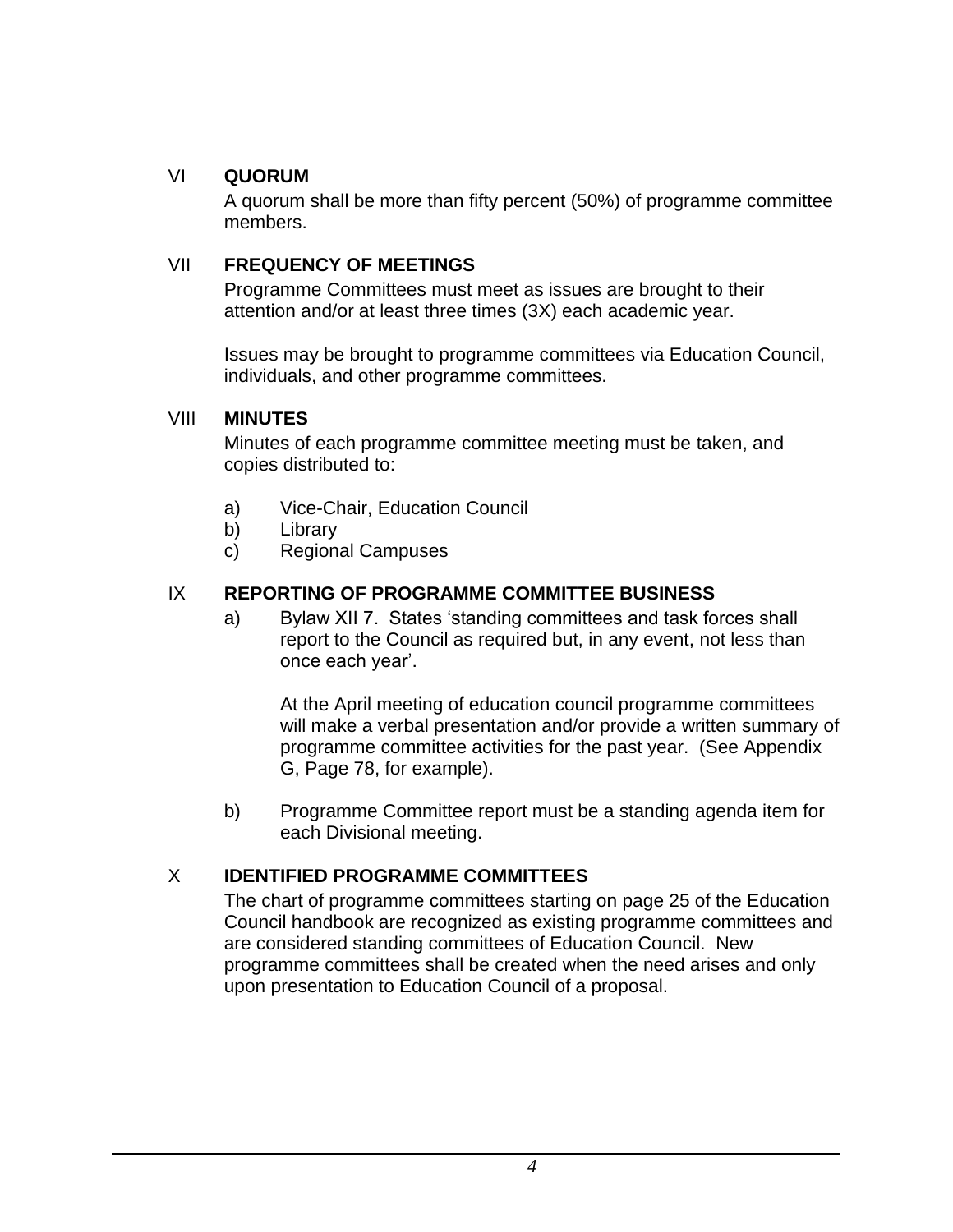## **FREQUENTLY ASKED QUESTIONS**

#### 1. **How do I get** *'***stuff***'* **into the calendar?**

Write your submission as you wish it to appear in the calendar. To meet the **PUBLICATION** deadline for the next year's calendar, your submission must be approved by Education Council no later than the November meeting (see N-4 for Education Council meeting dates).

## 2. **<sup>I</sup>***'***ve missed the deadline for calendar submissions - can I still bring a proposal forward?**

Yes. Education Council deals with calendar submissions on a continual basis. Once calendar submissions have been approved by Education Council they will appear in a future calendar.

#### 3. **I want to revise my course outline - what goes to Education Council?**

See Education Council Handbook, page 67, appendix B for specifics.

#### 4. **How do I know what is an Education Council issue?**

Some examples include: New course development, exemption policies, and qualifications for admission policies. See pages 5, 6 and 7 of the Education Council Handbook for a detailed list that falls under the authority of Education Council. Education Council considers the education merit of proposals independently of financial or contractual implications.

#### 5. **I have an idea. Whom do I talk to first?**

Your programme committee.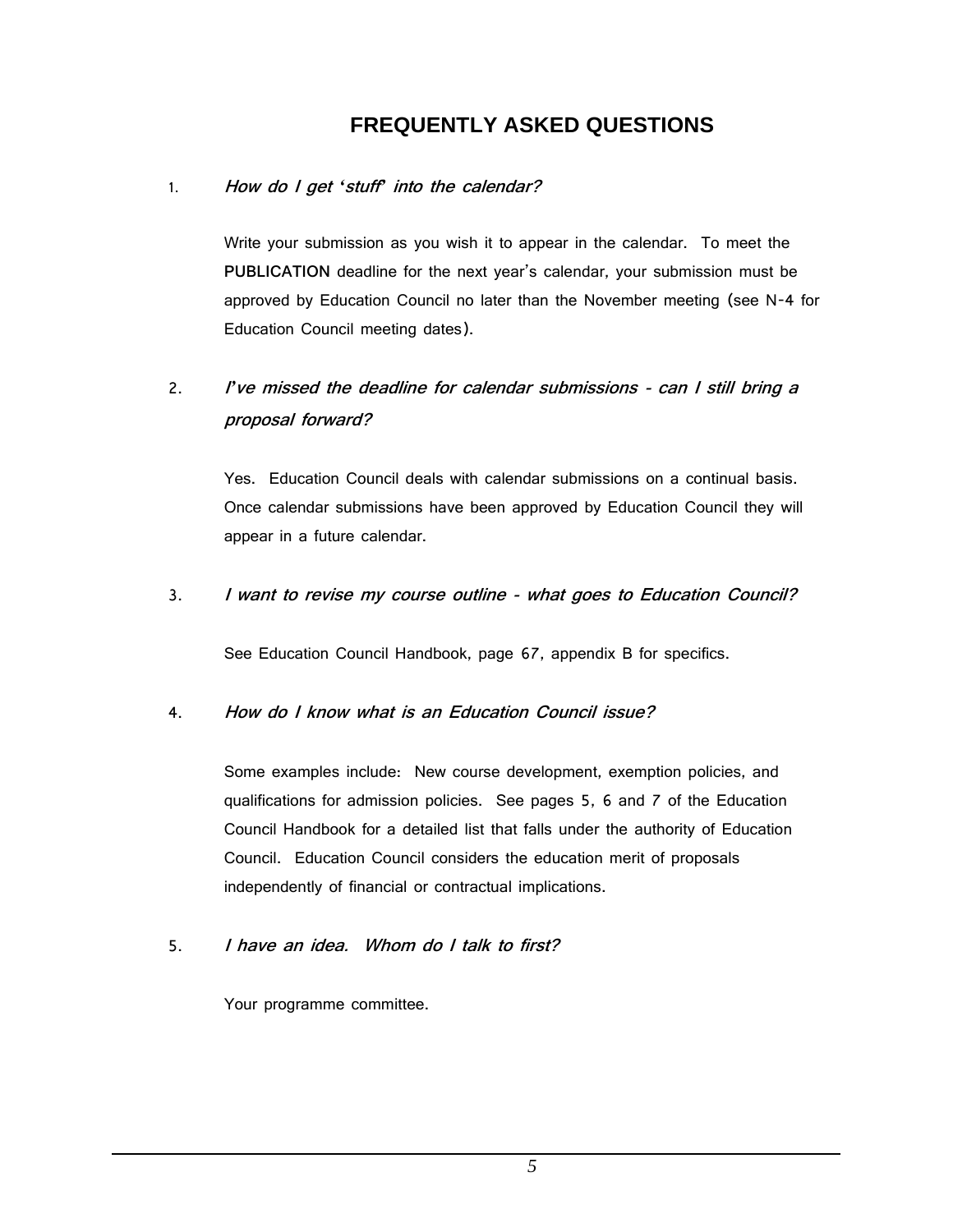#### 6. **Does everything have to go to programme committee first? Why?**

Yes. Each proposal must be 'sponsored' by a programme committee because the programme committee is the formal link between Education Council and faculty/students/staff.

#### 7. **Who submits my proposal to Education Council? Me or chair of P.C.?**

The chair of your programme committee will submit the proposal to the recording secretary of Education Council.

You, the author should be present at the Education Council meeting to answer questions.

#### 8. **What is the format for proposal?**

It should be typed and include a rationale along with responses from other programme committees.

## 9. **How do I know what other programme committees I have to communicate with?**

See appendix A of the Education Council Handbook for compulsory programme committees. Contact the Vice-Chair of Education Council with respect to other possible programme committees.

#### 10 a). **What if my programme committee can***'***t meet?**

Programme committees should be prepared to meet before the upcoming Education Council agenda submission deadline whenever business is presented to them. If the programme committee cannot meet before this deadline contact the Vice-Chair of Education Council for assistance.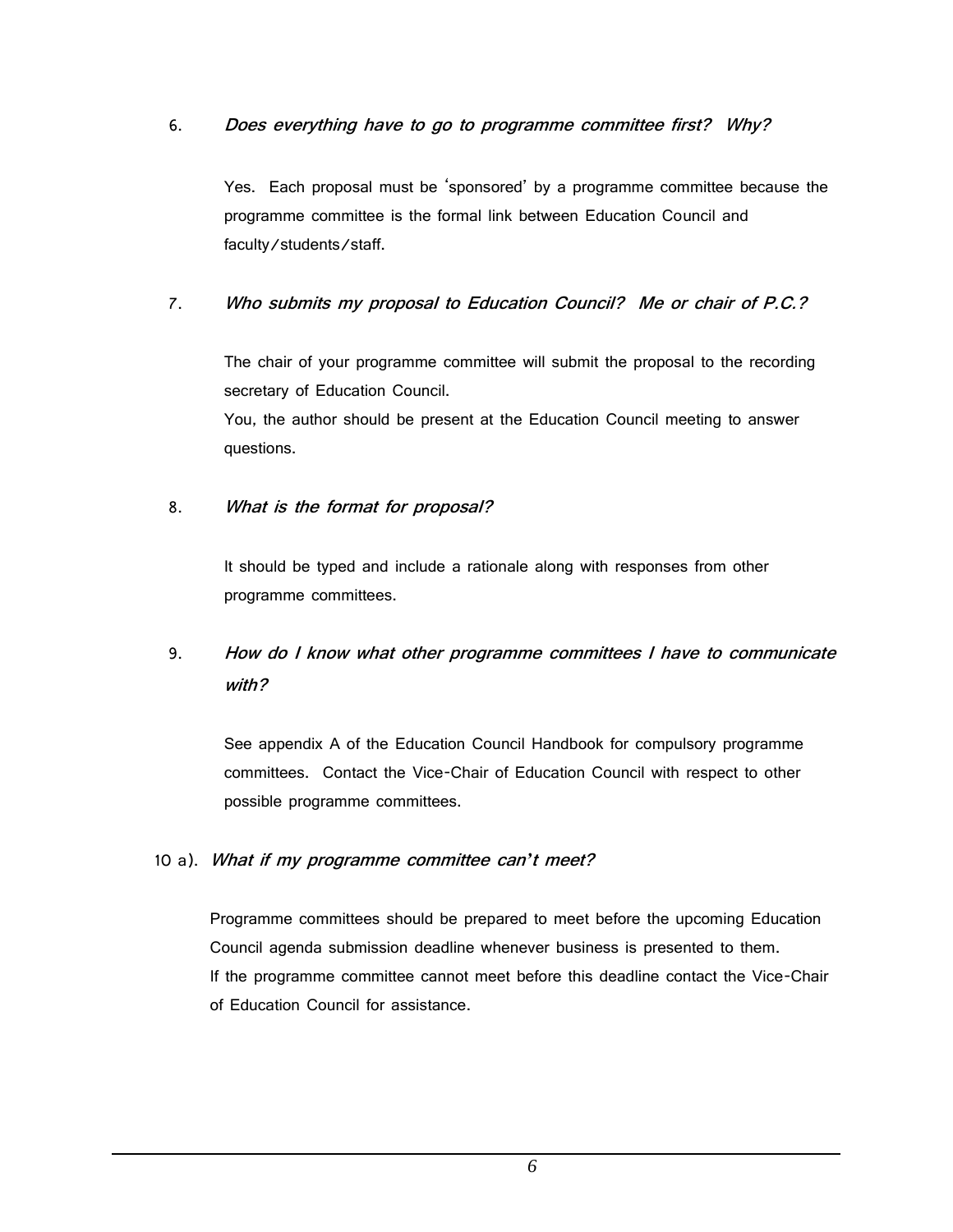b). **What if other programme committees who need to respond to my proposal can***'***t meet?**

If you have given other programme committees an appropriate time in which to respond then inform Education Council, in writing, of their lack of response.

11. **How much time do I give for others to respond to my proposal?**

A minimum of two (2) weeks.

#### 12. **What if other programme committees don***'***t like my proposal?**

Give consideration to their suggestions and try to respond either with changes to your proposal or with a written explanation attached to your proposal to Education Council.

#### 13. **Why do programme committees have to send proposals to Regions?**

It may have implications for their operations, and they need to be kept informed on developments at the Prince George campus.

#### 14. **What if my own programme committee does not support my proposal?**

That's OK. Education Council still wants to hear your proposal. The programme committee will 'sponsor' your proposal but may make it clear that it does not support your idea. Education Council members will decide for themselves.

#### 15. **Why does my proposal have to go to Counselling programme committee?**

This department advises students on possible changes to college offerings.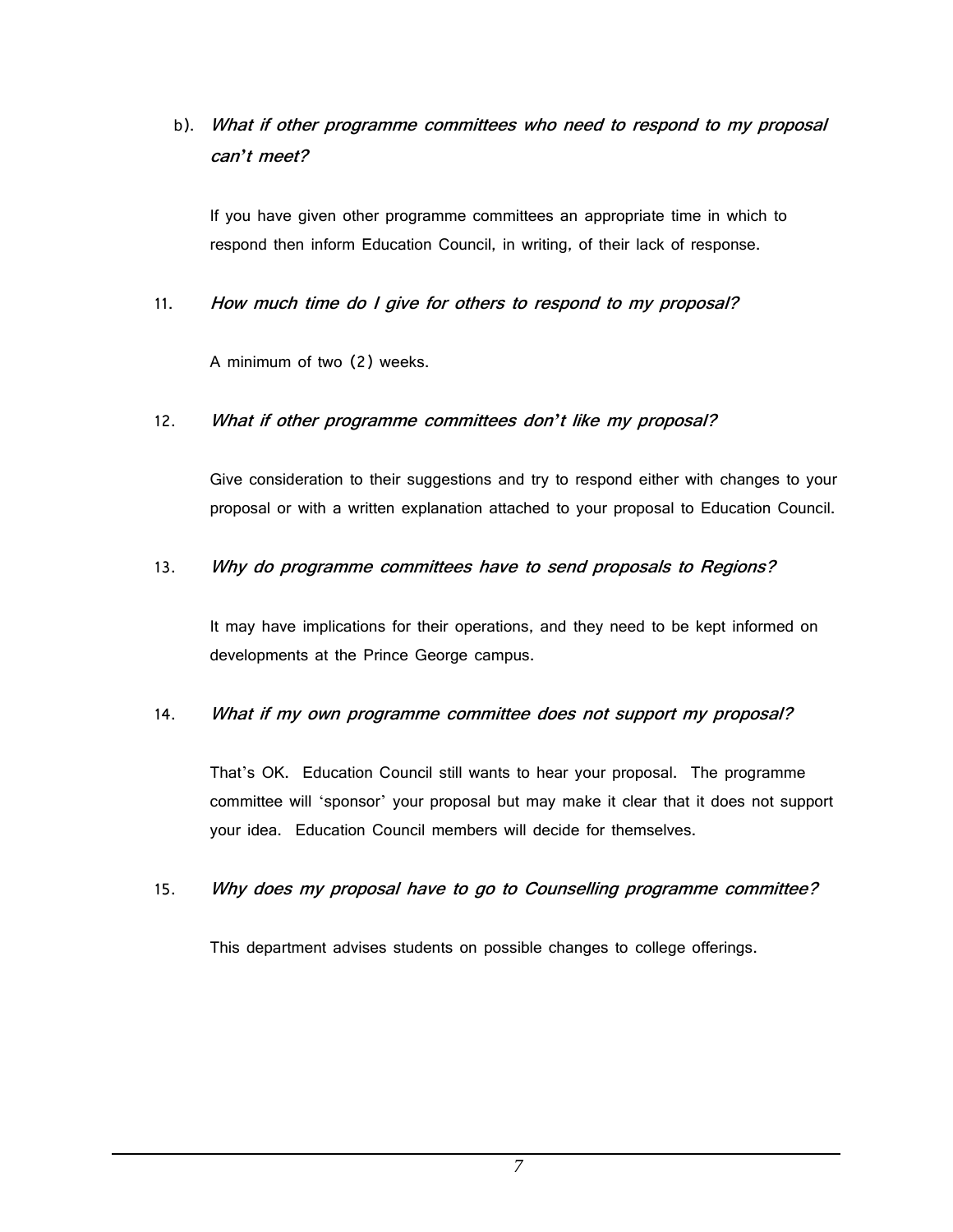#### 16. **What does Admissions Committee do?**

It makes recommendations to Education Council on policy guidelines regarding admission to all courses and programmes, and reviews admission requirements and procedures on an on-going basis.

See pages 28, 29 and 30 of the Education Council handbook for further information.

#### 17. **Who is the chair of Admissions Committee?**

The Vice President of Student Services or equivalent.

#### 18. **What are the deadlines for Admissions Committee?**

Generally, this committee meets every Monday, and the agenda is set at the previous meeting.

#### 19. **How do I get on Admissions Committee agenda?**

Contact the Chair of Admissions Committee.

## 20. **Issue goes to Admissions Committee - who brings it forward to Education Council?**

The chair of Admissions Committee.

21. **How do I get a proposal on Education Council agenda? Who do I give it to?**

After your programme committee has agreed to sponsor your proposal, the programme committee Chair will submit it to the recording secretary of Education Council at least 14 days prior to the meeting.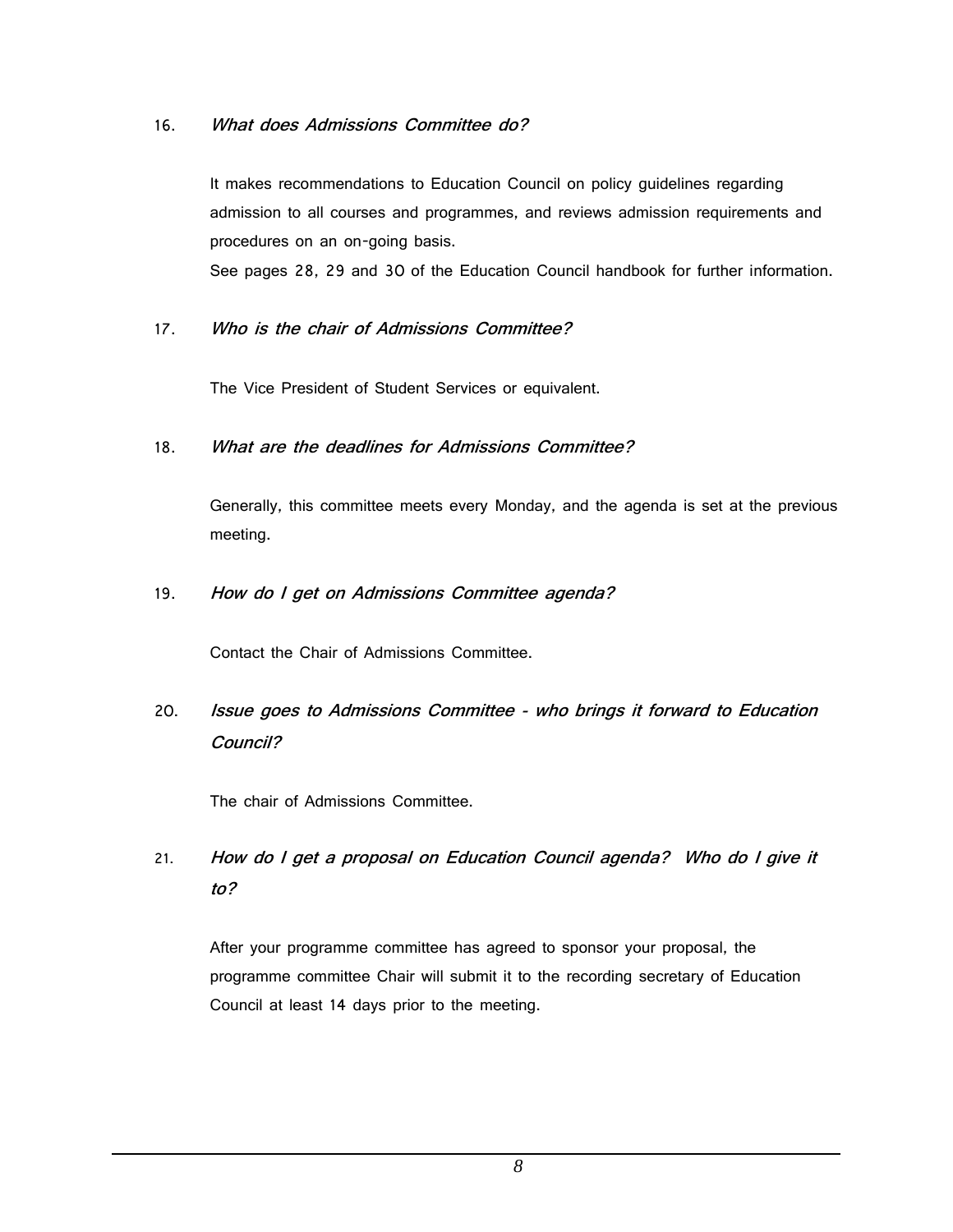## 22. **Which is my programme committee?**

See the chart on pages 25, 26 and 27 of the Education Council Handbook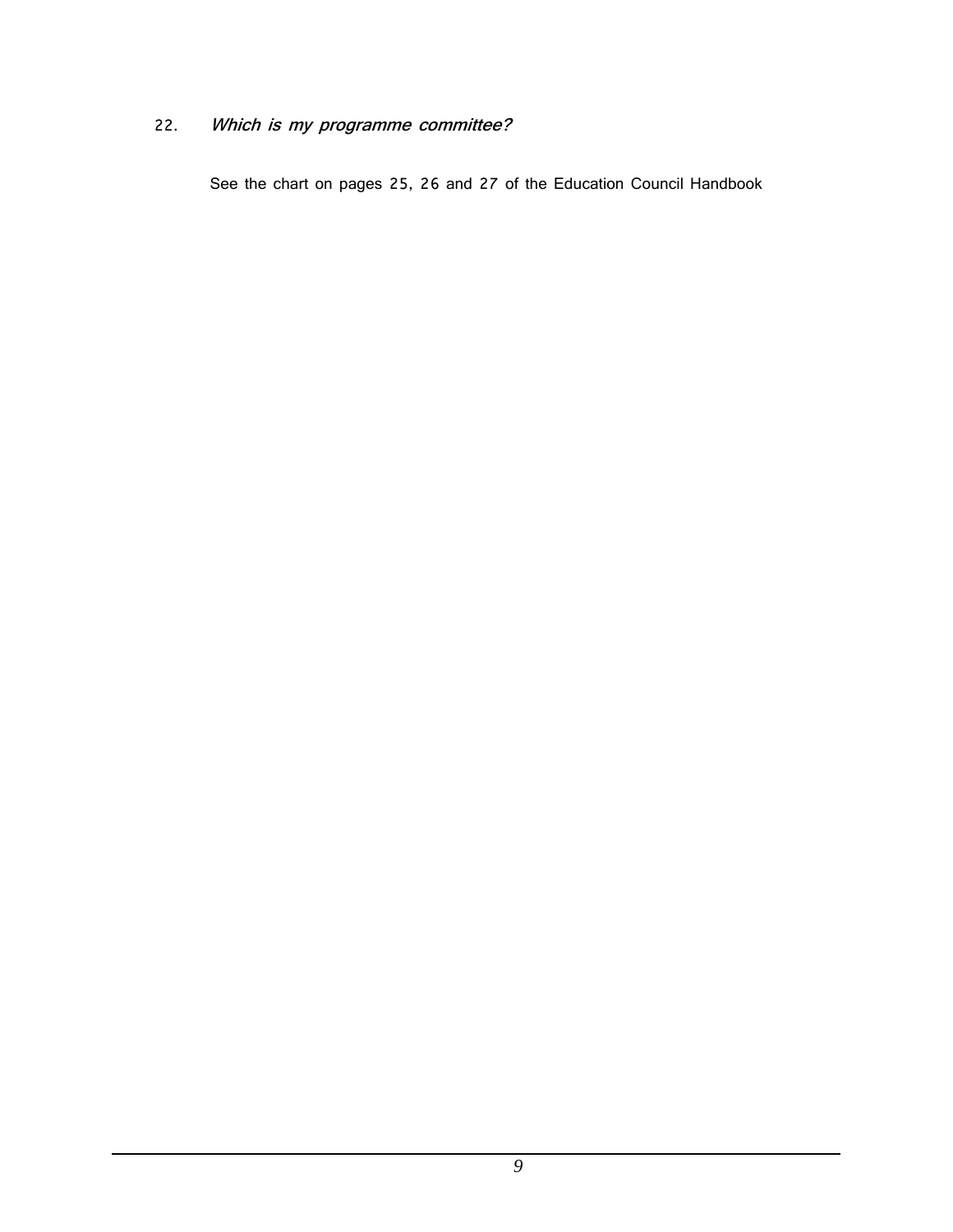## **ADMISSIONS COMMITTEE**

## **TERMS OF REFERENCE**

The Admissions Committee is a standing committee of Education Council and operates within the mandate provided to Education Council by *Bill 22 - 1994 College and Institute Amendment Act 1994*. As a standing committee of Education Council, the Admissions Committee is a working committee which is advisory only to Education Council. The primary roles of the Admissions Committee are to:

- a) Make recommendations to Education Council on policy guidelines regarding admission to all courses and programmes;
- b) Review admission requirements and procedures on an on-going basis.

## **COMMITTEE MEMBERSHIP**

The Admissions Committee is made up of designated and elected members. Elected members are to be chosen on a divisional basis as listed to ensure a broad spectrum of representation. It is intended that the election of members to the Admissions Committee will take place at a divisional meeting no later than April 30th. The student representative is to be selected by the Student Association no later than September 30th. Should a constituency or division fail to elect a member to the admissions committee, such representation may be appointed by the Education Council in consultation with the constituency or division. The terms of elected members shall be one year, while designated members will sit permanently.

## **Elected Members**

- one faculty from College Foundations
- one faculty from Business and Management Studies
- one faculty from Counselling and Academic Advising Services
- one faculty from Health Sciences
- one faculty from Arts and Social Services
- two faculty from Science and Technologies, one representing UT Science and one representing Technologies
- one faculty from Trades Training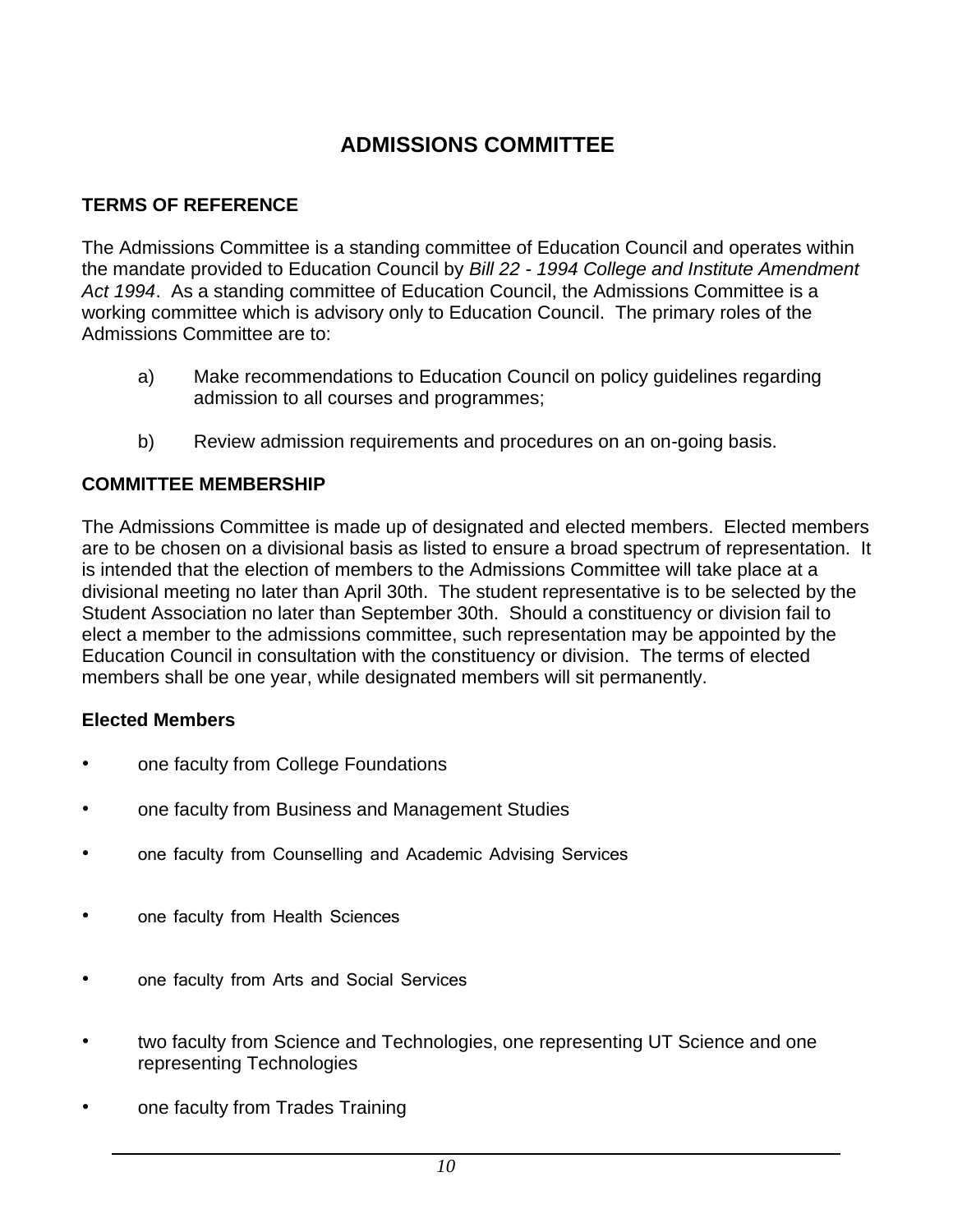• one student representative

## **Designated Members**

- Vice President of Student Services or equivalent
- **Registrar**
- one academic advisor
- Admissions Clerk

The Chair of the Admissions Committee shall be the Vice President of Student Services or equivalent. The Admissions Committee may also elect a Vice Chair from within the body of the Committee to conduct the Committee's business in the absence of the Chair. In keeping with the *Guidelines for the Operation of Education Councils* as distributed by the Ministry of Education, Skills and Training 'with the exception of Council Chairs, institutions are to make no provisions for release time or substitution time to attend meetings. Council Chairs should receive 1/4 release time for Council duties'.

## **OPERATIONAL PROCEDURES**

The Admissions Committee, as a working committee of Education Council, operates in a semiformal manner to encourage discussion and sound decision-making. However, the Committee does operate with set agendas, approved minutes, motions and votes. A quorum shall be fifty percent plus one (50% + 1). The Committee also maintains an on-going status report of issues outstanding, current progress and a history of past recommendations with regard to issues previously dealt with.

In the conduct of its business, the Admissions Committee is as open and responsive to the entire College community as possible. The Committee is also able to identify its own issues and can conduct its own research into matters related to College admission standards and policies. In this regard, the Admissions Committee has two roles to play:

## a) **Reactive Role**